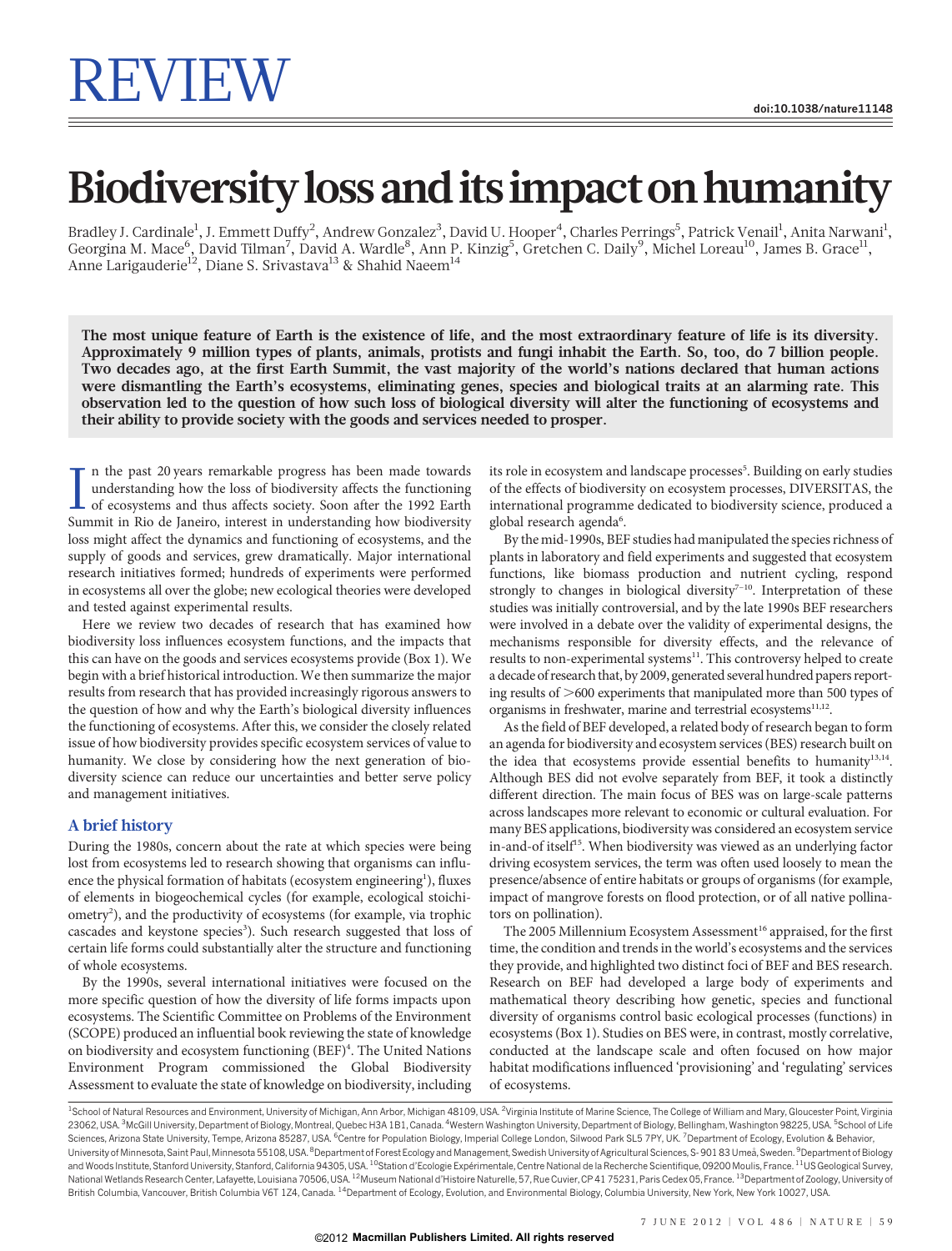### BOX 1 The scope of our review

In this Review we ask how biodiversity per se—that is, the variety of genes, species, or functional traits in an ecosystem—has an impact on the functioning of that ecosystem and, in turn, the services that the ecosystem provides to humanity (yellow arrows, Box 1 Fig. 1 below). This encompasses questions such as can a forest store more carbon if it has a greater variety of tree species? Can a stream clean up more pollution if it has a greater variety of microbial genotypes? Can natural enemies better control agricultural pests if they are composed of a variety of predators, parasites and pathogens?

**Biodiversity** is the variety of life, including variation among genes, species and functional traits. It is often measured as: richness is a measure of the number of unique life forms; evenness is a measure of the equitability among life forms; and heterogeneity is the dissimilarity among life forms.

Ecosystem functions are ecological processes that control the fluxes of energy, nutrients and organic matter through an environment. Examples include: primary production, which is the process by which plants use sunlight to convert inorganic matter into new biological tissue; nutrient cycling, which is the process by which biologically essential nutrients are captured, released and then recaptured; and decomposition, which is the process by which organic waste, such as dead plants and animals, is broken down and recycled.

Ecosystem services are the suite of benefits that ecosystems provide to humanity. Here we focus on two types of ecosystem services—provisioning and regulating. Provisioning services involve the production of renewable resources (for example, food, wood, fresh water). Regulating services are those that lessen environmental change (for example, climate regulation, pest/disease control).



The 20th anniversary of the 1992 Earth Summit is an opportune time to review what has been learned from both fields, and to continue their synthesis towards a data-driven consensus. In the sections that follow, we summarize how biological variation per se acts as an independent variable to affect the functions and services of ecosystems.

#### 20 years of research on BEF

In addition to the proliferation of experiments ( $>$ 600 since 1990)<sup>12</sup>, BEF research has developed a substantial body of mathematical theory<sup>17-19</sup>, and expanded its scope to include global patterns in natural ecosystems $20-22$ . More than half of all work has been published since the last consensus paper in 2005 (ref. 23), and since that time, several milestones have been crossed: the field has coalesced around a series of key findings and themes that have been fostered by the publication of 13 quantitative data syntheses<sup>12,24-35</sup>; many of the early scientific debates have subsided as data have amassed to resolve key controversies; a new consensus is emerging concerning the field's unanswered questions and

we must now take this experimental relationship and (1) link the ecosystem scenarios and trophic structures of natural ecosystems; and (3) develop

how to address them. These milestones provide a unique opportunity to re-evaluate earlier conclusions and to identify emerging trends.

#### Six consensus statements

We conclude that the balance of evidence that has accrued over the last two decades justifies the following statements about how biodiversity loss has an impact on the functioning of ecosystems.

#### Consensus statement one

There is now unequivocal evidence that biodiversity loss reduces the efficiency by which ecological communities capture biologically essential resources, produce biomass, decompose and recycle biologically essential nutrients.

Meta-analyses published since 2005 have shown that, as a general rule, reductions in the number of genes, species and functional groups of organisms reduce the efficiency by which whole communities capture biologically essential resources (nutrients, water, light, prey), and convert those resources into biomass<sup>12,24–28,30–35</sup> (Fig. 1). Recent meta-analyses further suggest that plant litter diversity enhances decomposition and recycling of elements after organisms die<sup>12</sup>, although the effects tend to be weaker than for other processes. Biodiversity effects seem to be remarkably consistent across different groups of organisms, among trophic levels and across the various ecosystems that have been studied $\frac{g^{2,24,25,31}}{g^{2,24,25,31}}$ . This consistency indicates that there are general underlying principles that dictate how the organization of communities influences the functioning of ecosystems. There are exceptions to this statement for some ecosystems and processes12,32,36, and these offer opportunities to explore the boundaries that constrain biodiversity effects.

#### Consensus statement two

There is mounting evidence that biodiversity increases the stability of ecosystem functions through time.

Numerous forms of 'stability' have been described, and there is no theoretical reason to believe that biodiversity should enhance all forms of stability<sup>37</sup>. But theory and data both support greater temporal stability of a community property like total biomass at higher levels of diversity. Five syntheses have summarized how diversity has an impact on variation of ecosystem functions through time<sup>38-42</sup>, and these have



Figure 1 | The form of a typical diversity-function relationship. This conceptual diagram summarizes what we know about the shape of the biodiversity–ecosystem functioning (BEF) relationship based on summaries of several hundred experiments<sup>12,24-35</sup>. The red line shows the average change across all combinations of genes, species, or traits. The grey polygon represents the 95% confidence interval, whereas red dots give maximum and minimum values of the most or least productive species grown alone in monoculture (see main text about uncertainties associated with the upper bound). To improve our predictions of how diversity loss influences the goods and services of ecosystems, functions measured in experiments to the provisioning and regulating services of ecosystems; (2) expand the focus of research to better mimic realistic extinction mathematical models that can scale experimental results to whole landscapes. Images from D.T., N. Martinez and [Shutterstock.com;](http://dx.doi.org/10.1038/nature11118) used with permission.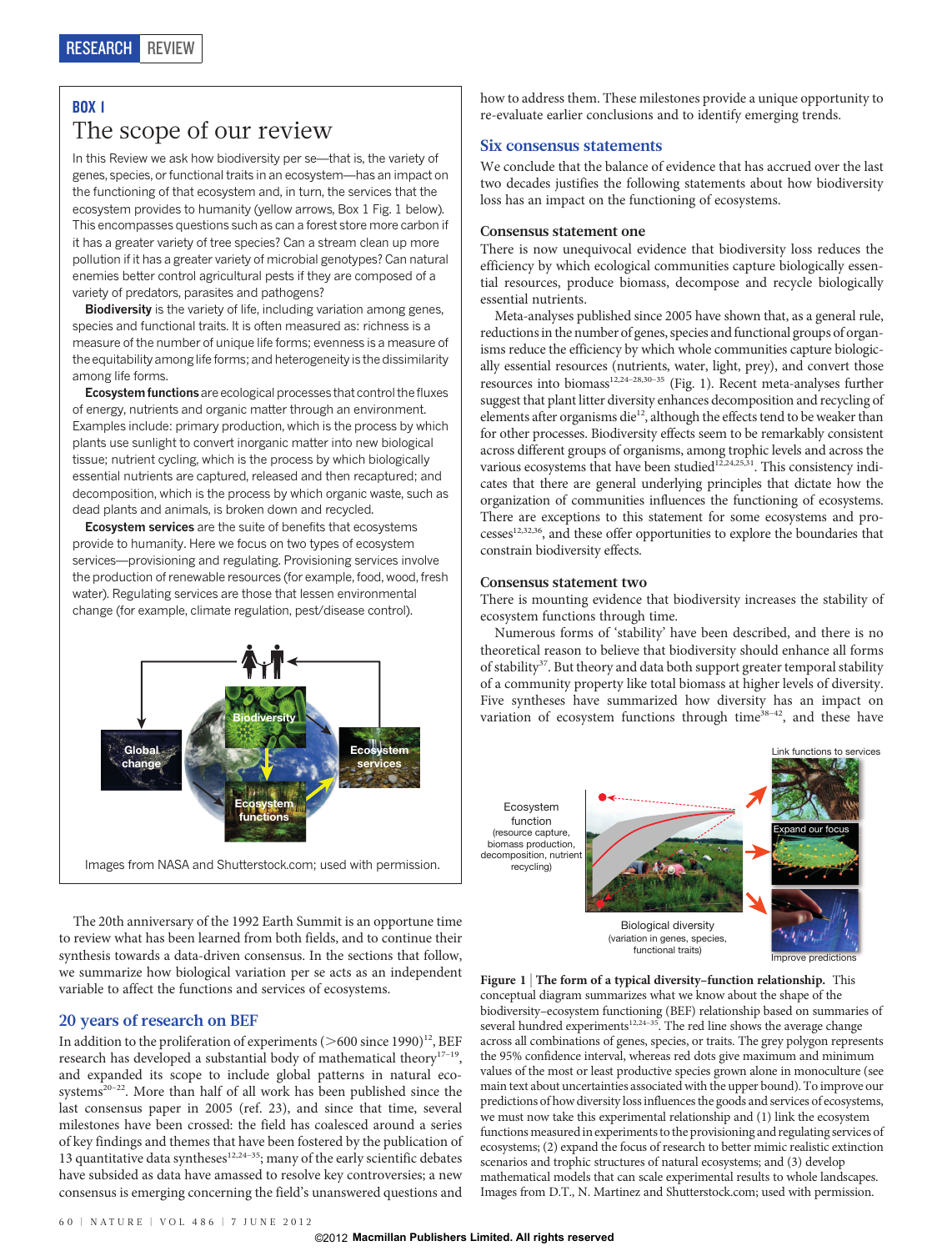shown that total resource capture and biomass production are generally more stable in more diverse communities. The mechanisms by which diversity confers stability include over-yielding, statistical averaging and compensatory dynamics. Over-yielding enhances stability when mean biomass production increases with diversity more rapidly than its standard deviation. Statistical averaging occurs when random variation in the population abundances of different species reduces the variability of aggregate ecosystem variables<sup>43</sup>. Compensatory dynamics are driven by competitive interactions and/or differential responses to environmental fluctuations among different life forms, both of which lead to asynchrony in their environmental responses<sup>18,44</sup>. We have yet to quantify the relative importance of these mechanisms and the conditions under which they operate.

#### Consensus statement three

The impact of biodiversity on any single ecosystem process is nonlinear and saturating, such that change accelerates as biodiversity loss increases.

The form of BEF relationships in most experimental studies indicates that initial losses of biodiversity in diverse ecosystems have relatively small impacts on ecosystem functions, but increasing losses lead to accelerating rates of change<sup>12,25,31</sup>(Fig. 1). We do not yet have quantitative estimates of the level of biodiversity at which change in ecosystem functions become significant for different processes or ecosystems, and this is an active area of research<sup>12,31</sup>. Although our statement is an empirical generality, some researchers question whether saturating curves are an artefact of overly simplified experiments<sup>45</sup>. Saturation could be imposed by the spatial homogeneity, short timescales, or limited species pools of experiments that minimize opportunities for expression of niche differences. In support of this hypothesis, select case studies suggest that as experiments run longer, saturating curves become more monotonically increasing<sup>46</sup>. In addition, biodiversity–ecosystem function relationships in natural ecosystems sometimes differ from saturating curves<sup>22</sup>, and future research needs to assess when and why these differences occur.

#### Consensus statement four

Diverse communities are more productive because they contain key species that have a large influence on productivity, and differences in functional traits among organisms increase total resource capture.

Much of the historical controversy in BEF research involved the extent to which diversity effects are driven by single, highly productive species versus some form of 'complementarity' among species<sup>47,48</sup>. Research and syntheses over the past 10 years have made it clear that both the identity and the diversity of organisms jointly control the functioning of ecosystems. Quantification of the variance explained by species identity versus diversity  $in$   $>$  200 experiments found that, on average across many ecosystems, each contributes roughly 50% to the net biodiversity effect<sup>12</sup>. Complementarity may represent niche partitioning or positive species interactions<sup>48</sup>, but the extent to which these mechanisms broadly contribute to ecosystem functioning has yet to be confirmed $12,49$ .

#### Consensus statement five

Loss of diversity across trophic levels has the potential to influence ecosystem functions even more strongly than diversity loss within trophic levels.

Much work has shown that food web interactions are key mediators of ecosystem functioning, and that loss of higher consumers can cascade through a food web to influence plant biomass<sup>50,51</sup>. Loss of one or a few top predator species can reduce plant biomass by at least as much<sup>52</sup> as does the transformation of a diverse plant assemblage into a species monoculture<sup>12</sup>. Loss of consumers can also alter vegetation structure, fire frequency, and even disease epidemics in a range of ecosystems<sup>51</sup>.

#### Consensus statement six

Functional traits of organisms have large impacts on the magnitude of ecosystem functions, which give rise to a wide range of plausible impacts of extinction on ecosystem function.

The extent to which ecological functions change after extinction depends greatly on which biological traits are extirpated<sup>23,53</sup>. Depending on the traits lost, scenarios of change vary from large reductions in ecological processes (for example, if the surviving life form is highly unproductive) to the opposite where the efficiency, productivity and stability of an ecosystem increase. To illustrate this latter possibility, a summary of BEF experiments showed that 65% of 1,019 experimental plots containing plant polycultures produced less biomass than that achieved by their most productive species grown alone<sup>27</sup>. This result has been questioned on statistical grounds<sup>54</sup>, and because the short duration of experiments may limit the opportunity for diverse polycultures to out-perform productive species<sup>27</sup>. Even so, the key point is that although diversity clearly has an impact on ecosystem functions when averaged across all genes, species and traits, considerable variation surrounds this mean effect, stemming from differences in the identity of the organisms and their functional traits (Fig. 1). To predict accurately the consequences of any particular scenario of extinction, we must know which life forms have greatest extinction risk, and how the traits of those organisms influence function<sup>55</sup>. Quantifying functional trait diversity and linking this to both extinction risk and ecosystem processes is a rapidly expanding area of research<sup>53,55</sup>.

#### Four emerging trends

In addition to the consensus statements above, data published in the past few years have revealed four emerging trends that are changing the way we view the functional consequences of biodiversity loss.

#### Emerging trend one

The impacts of diversity loss on ecological processes might be sufficiently large to rival the impacts of many other global drivers of environmental change.

Although biodiversity has a significant impact on most ecosystem functions, there have been questions about whether these effects are large enough to rank among the major drivers of global change. One recent study<sup>56</sup> compared 11 long-term experiments performed at one research site, and another<sup>57</sup> used a suite of meta-analyses from published data to show that the impacts of species loss on primary productivity are of comparable magnitude to the impacts of drought, ultraviolet radiation, climate warming, ozone, acidification, elevated CO<sub>2</sub>, herbivory, fire and certain forms of nutrient pollution. Because the BEF relationship is nonlinear (see above), the exact ranking of diversity relative to other drivers will depend on the magnitude of biodiversity loss, as well as magnitudes of other environmental changes. Nevertheless, these two studies indicate that diversity loss may have as quantitatively significant an impact on ecosystem functions as other global change stressors (for example, climate change) that have already received substantial policy attention<sup>58</sup>.

#### Emerging trend two

Diversity effects grow stronger with time, and may increase at larger spatial scales.

Diversity effects in small-scale, short-term experiments may underestimate the impacts of diversity loss on the functioning of more natural ecosystems<sup>45</sup>. At larger spatial scales and with greater temporal fluctuations, more environmental heterogeneity may increase opportunities for species to exploit more niches. Consistent with this argument, a growing body of research now shows that the net effects of biodiversity on ecosystem functions grow stronger as experiments run longer $^{27,46,59}$ . Limited data also support the notion that diversity effects grow stronger at larger spatial scales<sup>12,60,61</sup> and with greater resource heterogeneity<sup>62-64</sup>. Thus, BEF research so far may have underestimated the minimum levels of biodiversity required for ecosystem processes.

#### Emerging trend three

Maintaining multiple ecosystem processes at multiple places and times requires higher levels of biodiversity than does a single process at a single place and time.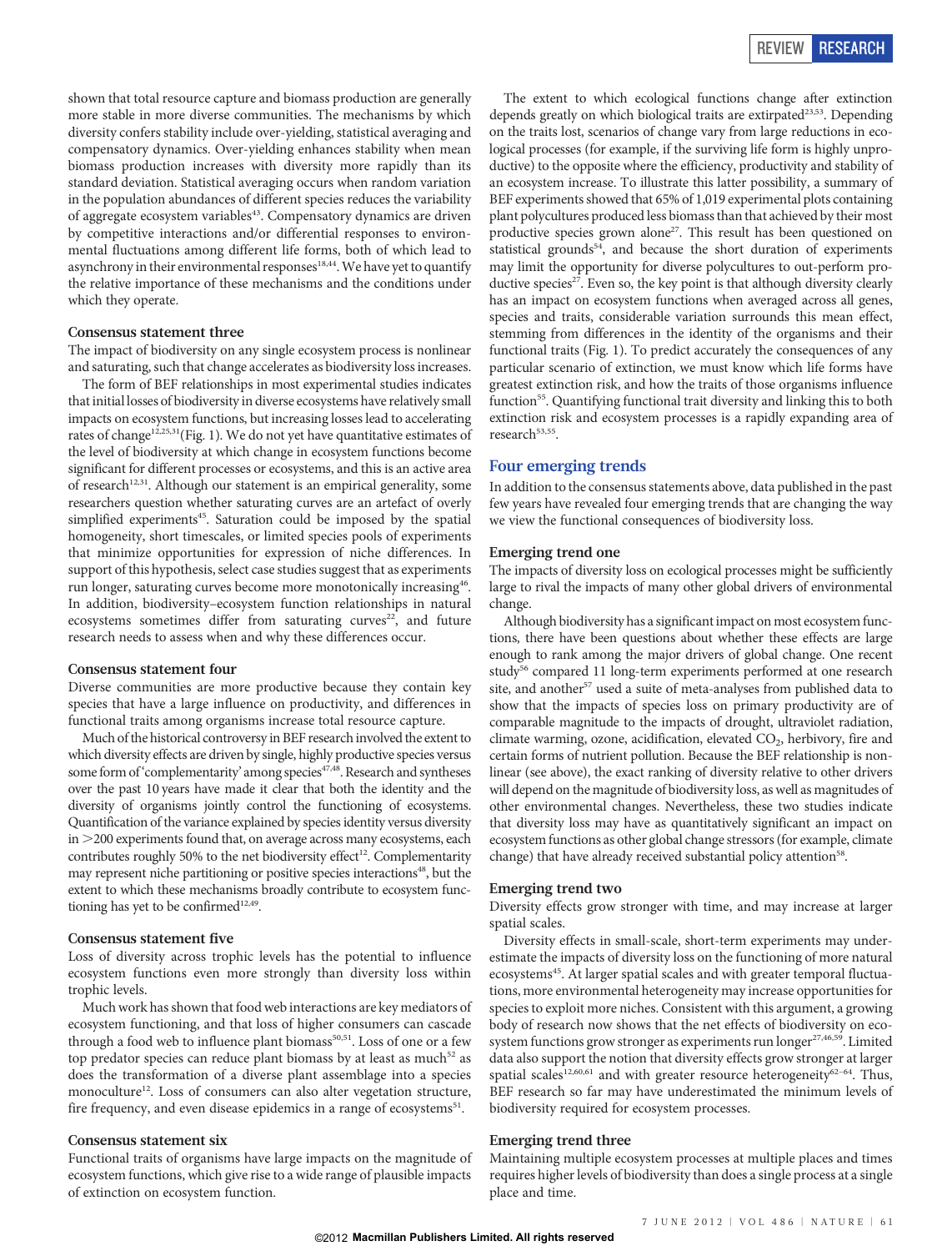Most BEF research has focused on one diversity–function relationship at a time. An emerging body of work suggests that the number of species needed to sustain any single process is lower than the number of species needed to sustain multiple processes simultaneously $21,65-67$ . Moreover, organisms that control ecological processes at any single location, or in any particular year, often differ from those that control processes in other locations or years<sup>67</sup>. As such, more biodiversity is required to maintain the 'multi-functionality' of ecosystems at multiple places and times.

#### Emerging trend four

The ecological consequences of biodiversity loss can be predicted from evolutionary history.

BEF research has been dominated by studies that have used species richness as their primary measure of biodiversity. But species represent 'packages' for all the genetic and trait variation that influences the efficiency and metabolism of an organism, and these differences are shaped by patterns of common ancestry<sup>68</sup>. Recent meta-analyses suggest that phylogenetic distances among species (that is, a measure of genetic divergence) may explain more variation in biomass production than taxonomic diversity<sup>34,35</sup>. This suggests that evolutionary processes that generate trait variation among organisms are, in part, responsible for the ecosystem consequences of biodiversity loss.

#### 20 years of research on BES

Over the past 20 years, researchers have developed a rigorous understanding of the services that natural and modified ecosystems provide to society<sup>16</sup>. We have learned that  $(1)$  optimizing ecosystems for certain provisioning services, especially food, fibre and biofuel production, has greatly simplified their structure, composition and functioning across scales; (2) simplification has enhanced certain provisioning services, but reduced others, particularly regulating services; and (3) simplification has led to major losses of biodiversity<sup>16</sup>. However, critical questions remain about whether biodiversity loss per se is the cause of impaired ecosystem services in simplified landscapes.

The BES field has resulted in fewer syntheses than has the BEF field, in part because many services cannot be measured directly or manipulated experimentally. We have, therefore, summarized the balance of evidence with our own literature review (Box 2). We began by collating lists of ecosystem services that have been used in recent summaries<sup>15,24,33,69</sup>. We did not include cultural services in our review, which would describe people's non-consumptive uses of biodiversity such as recreation, tourism, education, science and cultural identity. Whether people are motivated by an interest in particular species (for example, totemic or charismatic megafauna) or particular landscapes (for example, wilderness areas or national parks), their demand for cultural services implies a demand for the biodiversity and ecosystem functions required to support the species or communities of interest. Even so, cultural services have rarely been investigated with respect to diversity per se. Here we focused our efforts on the provisioning and regulating services of ecosystems (Box 1), as these are the services that biodiversity studies have most often measured, and that are most frequently related to ecosystem functions.

We began our review by identifying data syntheses that have used either 'vote-counting' (in which the authors tallied the number of studies showing positive, negative, or nonsignificant relationships) or formal statistical meta-analyses (in which authors analysed previously published data to measure standardized correlation coefficients, regression slopes or effect sizes) to quantify relationships between biodiversity and each ecosystem service. For any service for which a data synthesis was not found, we performed our own summary of peer-reviewed articles using search terms in Supplementary Table 1. Papers were sorted by relevance to maximize the match to search terms, after which, we reviewed the top 100 papers for each ecosystem service (leading to a review of  $>$ 1,700 titles and abstracts). For papers with data, we categorized the diversity–service relationship as positive, negative, or nonsignificant according to the authors' own statistical tests.

Detailed results of our data synthesis are summarized in Supplementary Table 2, and the most salient points are given in Table 1. We believe the following statements are supported by this peer-reviewed literature.

#### Balance of evidence

#### Statement one

There is now sufficient evidence that biodiversity per se either directly influences (experimental evidence) or is strongly correlated with (observational evidence) certain provisioning and regulating services.

The green arrows in Table 1 show the ecosystem services for which there is sufficient evidence to conclude that biodiversity has an impact on the service as predicted. For provisioning services, data show that (1) intraspecific genetic diversity increases the yield of commercial crops; (2) tree species diversity enhances production of wood in plantations; (3) plant species diversity in grasslands enhances the production of fodder; and (4) increasing diversity of fish is associated with greater stability of fisheries yields. For regulating processes and services, (1) increasing plant biodiversity increases resistance to invasion by exotic plants; (2) plant pathogens, such as fungal and viral infections, are less prevalent in more diverse plant communities; (3) plant species diversity increases aboveground carbon sequestration through enhanced biomass production (but see statement 2 concerning long-term carbon storage); and (4) nutrient mineralization and soil organic matter increase with plant richness.

Most of these services are ones that can be directly linked to the ecosystem functions measured in BEF experiments. For example, experiments that test the effects of plant species richness on aboveground biomass production are also those that provide direct evidence for effects of diversity on aboveground carbon sequestration and on fodder production. For services less tightly linked to ecosystem functions (for example, services associated with specific populations rather than ecosystem-level properties), we often lack rigorous verification of the diversity–service relationship.

#### Statement two

For many of the ecosystem services reviewed, the evidence for effects of biodiversity is mixed, and the contribution of biodiversity per se to the service is less well defined.

The yellow arrows in Table 1 show ecosystem services for which the available evidence has revealed mixed effects of biodiversity on the service. For example, in one data synthesis, 39% of experiments in crop production systems reported that plant species diversity led to greater yield of the desired crop species, whereas 61% reported reduced yield<sup>70</sup>. Impacts of biodiversity on long-term carbon storage were similarly mixed, where carbon storage refers to carbon stocks that remained in the system (in plants or soils) for  $\geq$  10 years. Comparably few studies have examined storage rather than sequestration. Evidence on the effect of plant diversity on pest abundance is also mixed, with four available data syntheses showing different results. Evidence for an effect of animal diversity on the prevalence of animal disease is mixed, despite recent claims that biodiversity generally suppresses disease<sup>71</sup>. Important opportunities exist for new research to assess the factors that control variation in the response of these services to changes in biodiversity.

#### Statement three

For many services, there are insufficient data to evaluate the relationship between biodiversity and the service.

There were three ecosystem services for which we found no data, about one-third had less than five published relationships, and half had fewer than ten (see Supplementary Table 2, white cells). This included some noteworthy examples, such as the effect of fish diversity on fisheries yield (as opposed to stability), and the effect of biodiversity on flood regulation. Surprisingly, each of these services has been cited in the literature as being a direct product of biodiversity<sup>16,26</sup>. Some of this discrepancy may be attributable to different uses of the term biodiversity (Box 1). For example, the Millennium Ecosystem Assessment reported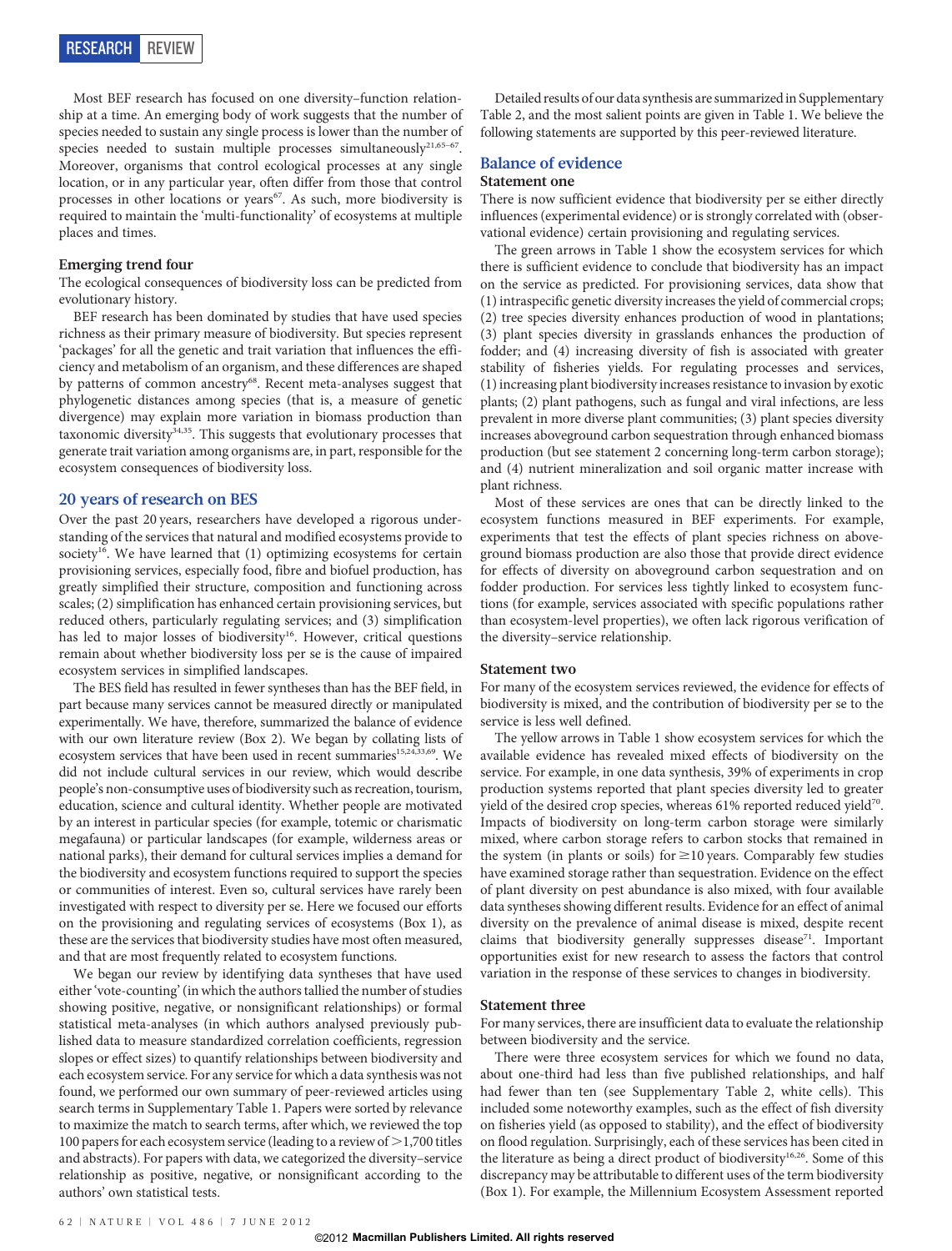that biodiversity enhances flood protection<sup>16</sup>, but examples were based on destruction of entire ecosystems (forests, mangroves, or wetlands) leading to increased flood risk. We did not consider complete habitat conversion in our analyses (see Box 2 for examples).

In addition, claims about biodiversity based on ancillary evidence are not reflected in our analyses. For example, we found little direct evidence that genetic diversity enhances the temporal stability of crop yield (as opposed to total yield); yet, most farmers and crop breeders recognize that genetic diversity provides the raw material for selection of desirable traits, and can facilitate rotations that minimize crop damage caused by pests, disease and the vagaries of weather<sup>72</sup>. Although in some instances the ancillary evidence provides rather convincing evidence for a role of biodiversity in providing the ecosystem service, other cases are less convincing. This emphasizes the need for stronger and more explicit evidence to back up claims for biodiversity effects on ecosystem services.

#### Statement four

For a small number of ecosystem services, current evidence for the impact of biodiversity runs counter to expectations.

The red arrows in Table 1 illustrate cases where the balance of evidence currently runs counter to claims about how biodiversity should affect the ecosystem service. For example, it has been argued that biodiversity could enhance the purity of water by removing nutrient and other chemical pollutants, or by reducing the loads of harmful pests (for example, faecal coliform bacteria, fungal pathogens)<sup>16</sup>. There are examples where genetic or species diversity of algae enhances removal of nutrient pollutants from fresh water<sup>12</sup>, or where diversity of filter-feeding organisms reduces waterborne pathogens<sup>73</sup>. However, there are even more examples that show no relationship between biodiversity and water quality.

Finally, there are instances where increased biodiversity may be deleterious. For example, although diverse assemblages of natural enemies (predators, parasitoids and pathogens) are frequently more effective in reducing the density of herbivorous pests<sup>74</sup>, diverse natural enemy communities sometimes inhibit biocontrol<sup>75</sup>, often because enemies attack each other through intra-guild predation<sup>76</sup>. Another example relates to human health, where more diverse pathogen populations are likely to create higher risks of infectious disease, and strains of bacteria and viruses that evolve drug resistance pose health and economic burdens to people<sup>77</sup>. Such examples caution against making sweeping statements that biodiversity always brings benefits to society.

#### Outlook and directions

If we are to manage and mitigate for the consequences of diversity loss effectively, we need to build on the foundations laid down by BEF and BES research to expand its realism, relevance and predictive ability. At the same time, we need feedback from policy and management arenas to forge new avenues of research that will make the science even more useful. Here we consider how the next generation of biodiversity science can reduce our uncertainties and better serve policy and management initiatives for the global environment.

#### Integrating BEF and BES research

The fields of BEF and BES have close intellectual ties, but important distinctions are evident. We see at least two avenues that could facilitate better integration. First, an important frontier involves detailing the mechanistic links between ecosystem functions and services (Box 1). The BEF field has routinely measured functions without extending those to known services, whereas the BES field has routinely described services without understanding their underlying ecological functions. A challenge to linking these two perspectives is that services are often regulated by multiple functions, which do not necessarily respond to changes in biodiversity in the same way. For example, if we want to know how biodiversity influences the ability of ecosystems to remove  $CO<sub>2</sub>$  from the atmosphere and store carbon over long time frames, then we need to consider the net influence of biodiversity on photosynthesis (exchange of  $CO<sub>2</sub>$  for  $O<sub>2</sub>$ ), carbon sequestration (accumulation of carbon in live plant

## BOX 2 Linking biodiversity to ecosystem services

We reviewed  $>1,700$  papers to summarize the balance of evidence linking biodiversity to the goods and services provided by ecosystems. We collated lists of provisioning and regulating services that have been the focus of recent summaries (Supplementary Table 1), and then searched the ISI Web of Knowledge to identify any previously published data syntheses that have summarized known relationships between biodiversity and each ecosystem service. When a data synthesis was not found, we completed our own summary of peerreviewed articles and categorized the diversity–service relationship as positive, negative, or nonsignificant according to the authors' own statistical tests. Articles had to meet the following four criteria for inclusion.

Criterion 1: the study had to test explicitly for a relationship between biodiversity (defined in Box 1) and the focal ecosystem service using experimental (diversity manipulated) or observational (diversity not manipulated) data.

Criterion 2: the study had to quantify biodiversity and the focal service directly (that is, studies using proxies were excluded).

Criterion 3: if authors of the original study identified confounding variables, data were included only if the effects of those confounding variables were statistically controlled for before quantifying the diversity–service relationship.

Criterion 4: the study had to compare a more diverse to less diverse ecosystem containing at least one service providing unit. Any comparison to ecosystems with no service providing unit was excluded (see Box 2 Fig. 1 and Box 2 Fig. 2 for two examples).



**Box 2 Figure 1** | Pollination is an ecosystem service provided by a wide variety of organisms, and is essential to the production of many of the world's food crops. We considered studies that compare services like pollination success (for example, fruit set) in a diverse system to a less diverse system (bottom left). But we excluded studies comparing services of a diverse system to one with no service providing organisms (bottom right). Although the latter can quantify the value of service providing organisms (for example, pollinators), it says nothing about the role of biodiversity.



Box 2 Figure 2 | Forests provide a wide array of ecosystem services such as carbon sequestration, wood production and water purification. We considered studies that compare diverse to less diverse habitats (bottom left). However, we did not consider studies that compare services in diverse habitats to those where the habitat was destroyed (for example, clear cut). Although the latter may show the value of the habitat for ecosystem services, it cannot tell us the role of biodiversity.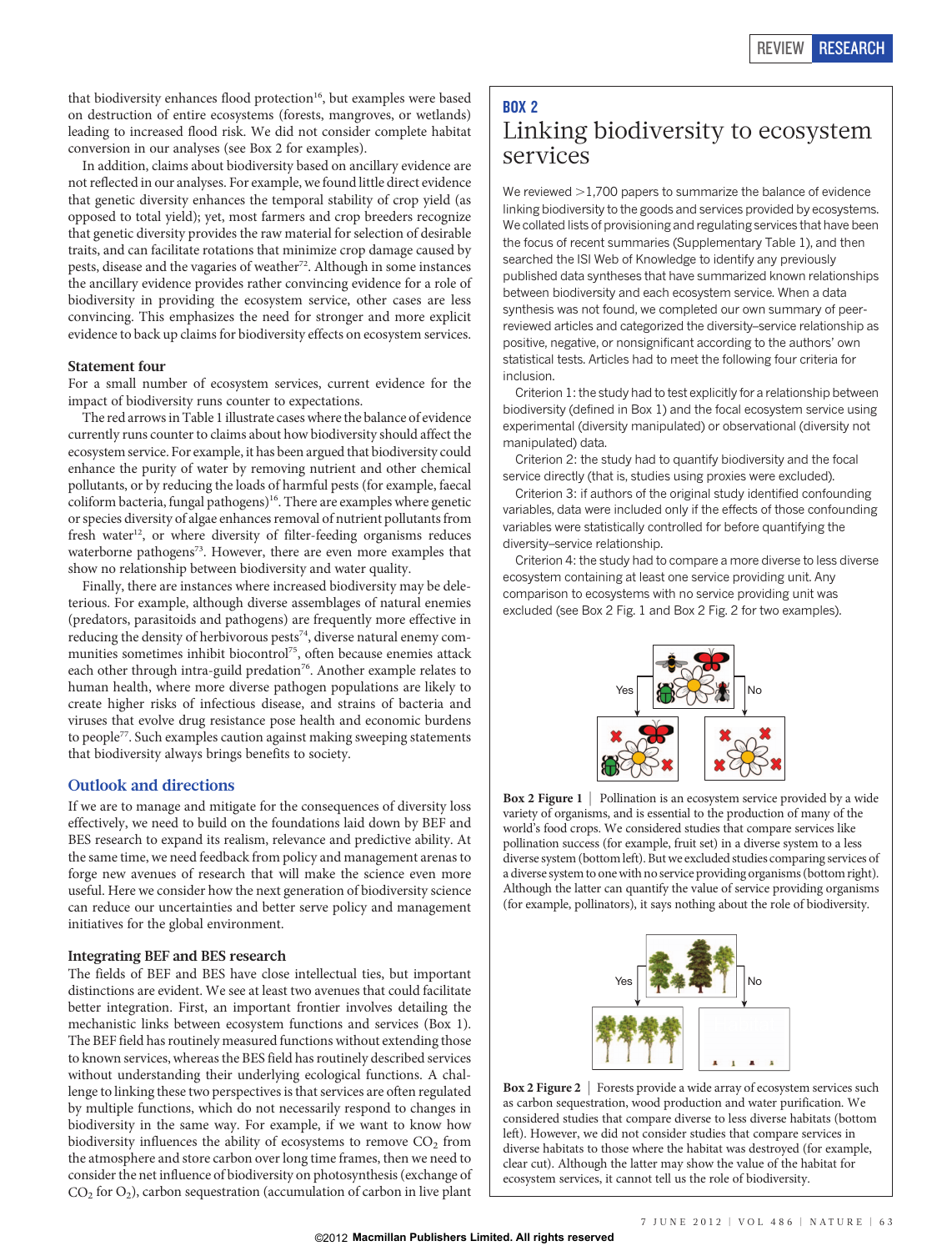#### Table 1 <sup>|</sup> Balance of evidence linking biodiversity to ecosystem services

|              | Category of service Measure of service provision                             | SPU             | Diversity level | Source          | Study type | ${\cal N}$     | Relationship |                  |
|--------------|------------------------------------------------------------------------------|-----------------|-----------------|-----------------|------------|----------------|--------------|------------------|
|              |                                                                              |                 |                 |                 |            |                | Predicted    | Actual           |
| Provisioning |                                                                              |                 |                 |                 |            |                |              |                  |
| Crops        | Crop yield                                                                   | Plants          | Genetic         | <b>DS</b>       | Exp        | 575            |              |                  |
|              |                                                                              |                 | Species         | DS              | Exp        | 100            |              |                  |
| Fisheries    | Stability of fisheries yield                                                 | Fish            | Species         | PS              | Obs        | 8              |              |                  |
| Wood         | Wood production                                                              | Plants          | Species         | <b>DS</b>       | Exp        | 53             |              |                  |
| Fodder       | Fodder yield                                                                 | Plants          | Species         | <b>DS</b>       | Exp        | 271            |              |                  |
| Regulating   |                                                                              |                 |                 |                 |            |                |              |                  |
| Biocontrol   | Control of herbivorous pests (bottom-up<br>effect of plant diversity)        | Plants          | <b>Species</b>  | DS*             | Obs        | 40             |              |                  |
|              |                                                                              | Plants          | <b>Species</b>  | DS <sup>†</sup> | Exp        | 100            |              |                  |
|              |                                                                              | Plants          | Species         | $DS^{\ddagger}$ | Exp        | 287            |              |                  |
|              |                                                                              | Plants          | <b>Species</b>  | $DS^{\$}$       | Exp        | 100            |              | $\sum_{i=1}^{n}$ |
|              | Control of herbivorous pests (top-down<br>effect of natural enemy diversity) | Natural enemies | Species/trait   | DS*             | Obs        | 18             |              |                  |
|              |                                                                              | Natural enemies | Species         | DS <sup>†</sup> | Exp/Obs    | 266            |              |                  |
|              |                                                                              | Natural enemies | Species         | $DS^{\ddagger}$ | Exp        | 38             |              | WAY              |
|              | Resistance to plant invasion                                                 | Plants          | Species         | DS              | Exp        | 120            |              |                  |
|              | Disease prevalence (on plants)                                               | Plants          | Species         | <b>DS</b>       | Exp        | 107            |              |                  |
|              | Disease prevalence (on animals)                                              | Multiple        | Species         | DS              | Exp/Obs    | 45             | $\sum$       | $\searrow$       |
| Climate      | Primary production                                                           | Plants          | Species         | <b>DS</b>       | Exp        | $\overline{7}$ |              |                  |
|              | Carbon sequestration                                                         | Plants          | Species         | <b>DS</b>       | Exp        | 479            |              |                  |
|              | Carbon storage                                                               | Plants          | Species/trait   | PS              | Obs        | 33             |              |                  |
| Soil         | Soil nutrient mineralization                                                 | Plants          | Species         | <b>DS</b>       | Exp        | 103            |              |                  |
|              | Soil organic matter                                                          | Plants          | Species         | DS              | Exp        | 85             |              |                  |
| Water        | Freshwater purification                                                      | Multiple        | Genetic/species | PS              | Exp        | 8              |              | 0                |
| Pollination  | Pollination                                                                  | Insects         | Species         | PS              | Obs        | $\overline{7}$ |              | $\bowtie$        |

For each ecosystem service we searched the ISI Web of Knowledge for published data syntheses (DS). The footnote symbols in the 'Source' column refer to different syntheses. When a synthesis was not available, we completed our own primary search (PS, see Box 2). Detailed results are given in Supplementary Table 2. Data presented here are summarized as follows: green, actual data relationships agree with predictions; yellow, Data show mixed results; red, data conflict with predictions. Exp, experimental; N, number of data points; Obs, observed; SPU, service providing unit (where natural enemies include predators, parasitoids and pathogens). Note that 13 ecosystem services are not included in this table due to lack of data (<5 relationships, see Supplementary Table 2).

tissue), herbivory (plant carbon eaten by animals), and decomposition (carbon returned to atmosphere as plants die and decompose). Researchers in the BEF and BES fields will need to work more closely to quantify the networks of mechanistic links between ecosystem functions and services.

Second, the fields of BEF and BES could better exploit their complementary approaches to research. Research on BEF has focused mostly on smaller spatial scales conducive to controlled experiments, which has made it difficult to scale results to real ecosystems at larger scales where services are delivered. Studies on BES have relied heavily on observational data, and often failed to separate general biotic effects on ecosystem services (for example, biomass, habitats or entire groups of organisms) from effects of biodiversity per se (that is, variation in life forms). To better merge these two programmes, BEF and BES will need to expand their scopes of research and develop theoretical approaches that can link the small-scale, mechanistic focus of BEF research to largescale patterns that are the focus of BES. We discuss each of these in turn.

#### Expanding our scope

The need to explore more realistic scenarios of diversity change that reflect how human activities are altering biodiversity is now urgent. Organisms are not lost from ecosystems at random, and traits that predispose species to extinction are often those that drive ecosystem processes<sup>55,78</sup>. So far this issue has mostly been explored through simulations<sup>79,80</sup>, but food web theory<sup>81</sup> based on using environmental stressors to cause nonrandom extinctions may provide a basis for a new generation of BEF experiments.

Furthermore, invasions and range expansions driven by anthropogenic change are homogenizing Earth's biota and, in several cases, increasing local taxonomic diversity<sup>82</sup>. Predicting the ecosystem consequences of simultaneous gains (invasion) and losses (extinction) requires that we first understand which biological traits predispose life forms to higher probabilities of extirpation or establishment (response traits), and detail how response traits covary with traits that drive ecosystem functioning (effect traits)<sup>55</sup>. For example, at local scales invasive plants often have functional traits that are associated with more rapid resource acquisition and growth than those of coexisting native species<sup>83</sup>, although global meta-analyses suggest only modest differences between native and introduced plants in their effects on ecosystem processes<sup>84</sup>. Statistical models<sup>85</sup> have been developed that allow integration of invasion and extinction into a trait framework, and these models should now be extended to predict changes in ecosystem services.

Another challenge is to incorporate better the real complexity of food webs into BEF and BES research<sup>30,52</sup>. Most research so far has focused on simplified 'model' communities. Yet, in nature, food webs are complex networks with dozens to thousands of species, have reticulate webs of indirect and nonlinear interactions, and contain mismatches in the spatial and temporal dynamics of interacting organisms. This complexity can appear to preclude predictability. But recent theory<sup>86,87</sup> and experiments<sup>88,89</sup> suggest that food-web structure, interactions and stability can be predicted by a small subset of traits such as organismal body size, the degree of dietary generalism<sup>88</sup> and trophic level<sup>89</sup>. Simple trait-based approaches hold promise for simplifying the inherent complexity of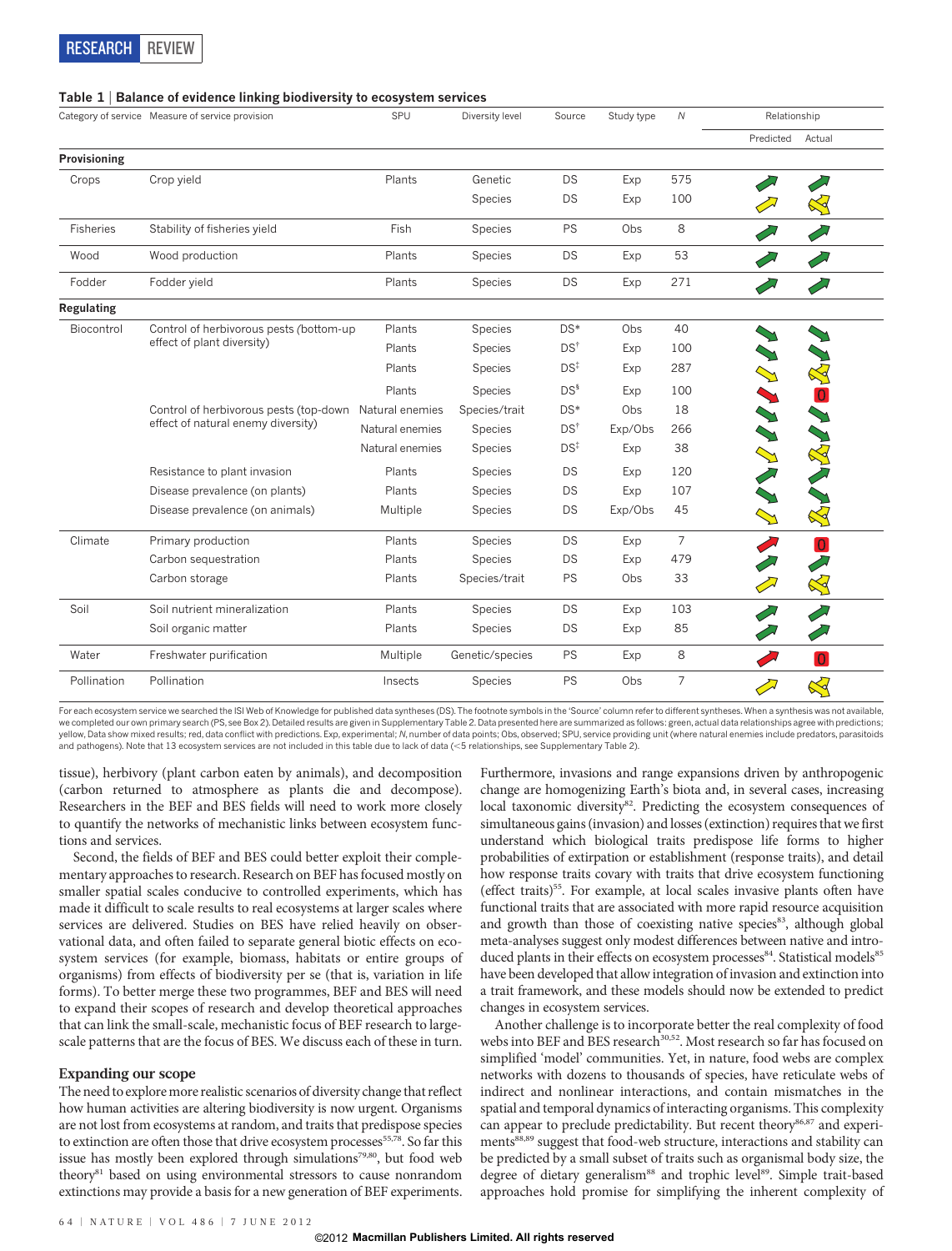natural food webs into a few key axes that strongly control ecosystem functions and services. We need to better identify these traits and foodweb structures, and need better models to explain why certain food-web properties control ecosystem functions and services.

#### Improving predictions

Increasing the complexity and realism of experiments, however, will not be enough to move biodiversity research towards better forecasting. We also need sets of models and statistical tools that help us move from experiments that detail local biological processes to landscape-scale patterns where management and policy take place (Fig. 2). One fruitful approach may be to use data from BEF experiments to assign parameters to local models of species interactions that predict how biodiversity has an impact on ecosystem processes based on functional traits. These local models could then be embedded into spatially explicit meta-community and ecosystem models that incorporate habitat heterogeneity, dispersal and abiotic drivers to predict relationships between biodiversity and ecosystem services at the landscape level<sup>18</sup>. Statistical tools like structural equation modelling might then be used to assess whether predictions of these landscape models agree with observations from natural systems, and to disentangle effects of biodiversity from other covarying environmental factors<sup>20</sup>.



Figure 2 | Towards a better link between BEF and BES research. One of our greatest challenges now is to take what we have learned from 20 years of research and develop predictive models that are founded on empirically quantified mechanisms, and that forecast changes in ecosystem services at scales that are policy-relevant. We outline a hypothetical approach for linking biodiversity to the maintenance of water quality at landscape scales. Data from BEF experiments are used to parameterize competition or niche models that predict how biodiversity has an impact on nutrient assimilation and retention (step 1). Local models are then embedded in spatially explicit meta-community or ecosystem models that incorporate habitat heterogeneity, dispersal and abiotic drivers to predict relationships between biodiversity and water quality at landscape scales (step 2). Predictions of the landscape model are compared to observations from natural systems to assess fit, and statistical tools are used to disentangle effects of biodiversity from other environmental factors (step 3). Once a satisfactory fit is achieved, the model is integrated into a decision support tool (for example, InVEST (step 4)), which is used to simulate changes in ecosystem services at landscape scales where decision makers assess alternative land-use choices (step 5). Choices made by decision makers in real projects provide new data that allow biologists to refine their models and predictions (step 6). Images from B.J.C., G.C.D., US EPA and [Shutterstock.com](http://dx.doi.org/10.1038/nature11118); used with permission.

Ideally, predictions arising from landscape-level models would be 'ground-truthed' by assessing their ability to predict the outcome of real restoration projects, or other management scenarios where policy actions are being taken to protect ecosystem services<sup>90</sup>. For example, given landuse pressure and climate change, freshwater supply is an ecosystem service in high demand, and water funds are becoming a common finance mechanism through which downstream water consumers pay for upstream changes in land use to achieve objectives like maintenance of water quality (nutrient, sediment and bacterial loads) $91$ . Major initiatives are underway to standardize the design, implementation and monitoring of water funds, including a pilot programme supported by the World Bank, the Inter-American Development Bank, FEMSA, and The Nature Conservancy that spans 40 Latin American cities.

Initiatives like these represent opportunities to assess and refine our ability to predict biodiversity–ecosystem service relationships on realistic scales in situations where stake holders are expecting positive returns. For example, BEF and BES researchers have amassed substantial experimental evidence showing that species diversity of plants and algae increase uptake of nutrient pollutants from soil and water<sup>12,24,25,33,63</sup>. We have statistical models that quantify the functional form of these effects<sup>12,31</sup>, and extensive data on the functional traits that influence such processes in different habitats<sup>53,63,92</sup>. One approach could involve developing spatially explicit predictions of how biodiversity influences water quality in a modelled watershed where local nutrient assimilation and retention are a function of the number and types of functional traits that locally co-occur (that is, traits of plants in a riparian zone, or of algae in a stream reach). One could then integrate this spatially explicit, biologically realistic model into a decision support tool (for example, InVEST (Integrated Valuation of Ecosystem Services and Tradeoffs))<sup>93</sup> to simulate changes in ecosystem services at landscape scales where decision makers can assess trade-offs associated with alternative land-use choices (Fig. 2). Choices made by decision makers in real projects could, in turn, serve as 'natural experiments' that provide biologists with an opportunity to test their predictions against outcomes.

#### Valuing biodiversity

Economists have developed a wide array of tools to estimate the value of natural and managed ecosystems and the market and non-marketed services that they provide<sup>94</sup>. Although there are good estimates of society's willingness to pay for a number of non-marketed ecosystem services, we still know little about the marginal value of biodiversity (that is, value associated with changes in the variation of genes, species and functional traits) in the production of those services. The economic value of biodiversity loss derives from the value of the affected services. Estimating this value requires calibration of ecosystem service 'production' functions that link biodiversity, ecosystem processes and ecosystem services. The derivative of such functions with respect to biodiversity defines the marginal physical product of biodiversity (for example, carbon sequestration or water purification), and when multiplied by the value of the service, yields the marginal value of biodiversity change.

Researchers in the BEF and BES fields need to work more closely to estimate the marginal value of biodiversity for ecosystem services. In doing so, at least three challenges require attention. First, ecosystems deliver multiple services, and many involve trade-offs in that increasing the supply of one reduces the supply of another. For example, carbon sequestration through afforestation or forest protection may enhance timber production but reduce water supplies<sup>95</sup>. The value of biodiversity change to society depends on the net marginal effect of the change on all ecosystem services<sup>96</sup>. Future work needs to quantify the marginal benefits of biodiversity (in terms of services gained) relative to marginal costs (in terms of services lost).

Furthermore, many trade-offs among services occur at very different spatial and temporal scales. The gains from simplifying ecosystems are often local and short term, whereas the costs are transmitted to people in other locations, or to future generations. For society to make informed choices about land uses that have mixed effects, the science linking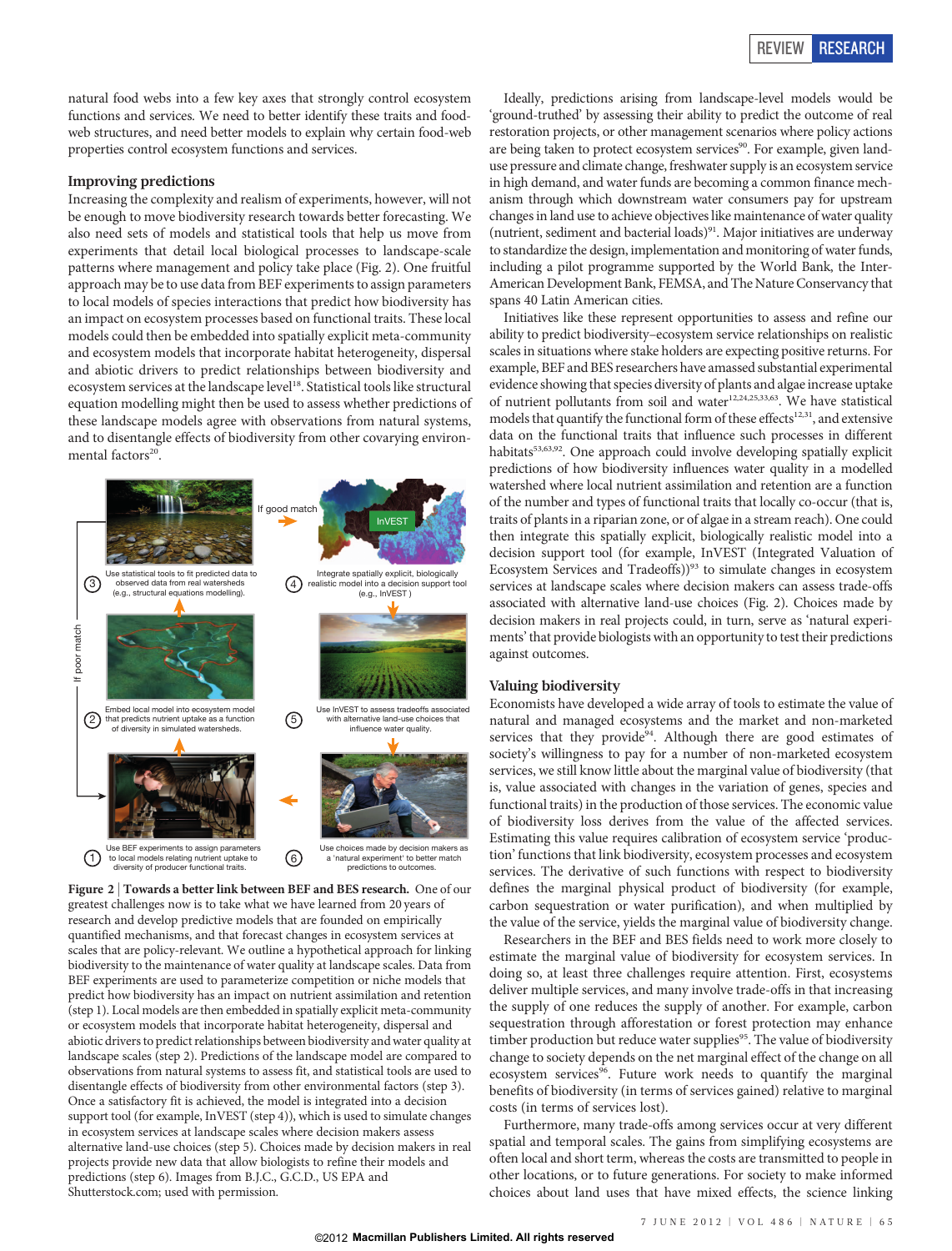biodiversity to ecosystem functioning and services must be extended to explore trade-offs between services at multiple temporal and spatial scales so that information can be incorporated into models of optimal land use.

Finally, there is increasing interest in developing incentives to encourage land holders to take full account of the ecosystem services that are affected by their actions. The concept of 'payments for ecosystem services' has emerged as one tool for bringing market value to ecosystems. Our Review has emphasized that many ecosystem services ultimately depend on the variety of life forms that comprise an ecosystem and that control the ecological processes that underlie all services. Therefore, successful plans to use payments for ecosystem services will need to be founded on a solid understanding of the linkages among biodiversity, ecosystem functioning and the production of ecosystem services<sup>97</sup>. This will require that such plans explicitly manage for biodiversity change.

#### Responding to the call of policy initiatives

The significance of biodiversity for human wellbeing was recognized 20 years ago with the formation of the Convention on Biological Diversity—an intergovernmental agreement among 193 countries to support the conservation of biological diversity, the sustainable use of its components, and the fair and equitable sharing of benefits. Despite this agreement, evidence gathered in 2010 indicated that biodiversity loss at the global scale was continuing, often at increasing rates<sup>98</sup>. This observation stimulated a set of new targets for 2020 (the Aichi targets) and, in parallel, governments have been negotiating the establishment of a new assessment body, the Intergovernmental Science-Policy Platform on Biodiversity and Ecosystem Services (IPBES). The IPBES will be charged with conducting regional, global and thematic assessments of biodiversity and ecosystem services, and will depend on the international scientific community to assess trends and evaluate risks associated with alternative patterns of development and changes in land use<sup>99</sup>.

Significant gaps in both the science and policy need attention if the Aichi targets are to be met, and if future ecosystems are to provide the range of services required to support more people sustainably<sup>99</sup>. We have reported the scientific consensus that has emerged over 20 years of biodiversity research, to help orient the next generation of research on the links between biodiversity and the benefits ecosystems provide to humanity. One of the greatest challenges now is to use what we have learned to develop predictive models that are founded on empirically quantified ecological mechanisms; that forecast changes in ecosystem services at scales that are policy-relevant; and that link to social, economic and political systems. Without an understanding of the fundamental ecological processes that link biodiversity, ecosystem functions and services, attempts to forecast the societal consequences of diversity loss, and to meet policy objectives, are likely to fail<sup>100</sup>. But with that fundamental understanding in hand, we may yet bring the modern era of biodiversity loss to a safe end for humanity.

- 1. Jones, C. G., Lawton, J. H. & Shachak, M. Organisms as ecosystem engineers. Oikos 69, 373–386 (1994).
- 2. Sterner, R. W. & Elser, J. J. Ecological Stoichiometry: The Biology of Elements from Molecules to the Biosphere (Princeton Univ. Press, 2002).
- 3. Power, M. E. et al. Challenges in the quest for keystones. Bioscience 46, 609-620 (1996).
- 4. Schulze, E. D. & Mooney, H. A. Biodiversity and Ecosystem Function (Springer, 1993).

This influential book established many of the original hypotheses and ideas that laid the foundation for two decades of empirical work in BEF.

- 5. Heywood, V. H. (ed.) Global Biodiversity Assessment (Cambridge Univ. Press, 1995).
- 6. Loreau, M. et al. DIVERSITAS Report No. 1: DIVERSITAS Science Plan. (2002).
- 7. Tilman, D. & Downing, J. A. Biodiversity and stability in grasslands. Nature 367, 363–365 (1994).

This study, along with ref. 8, started a generation of research that examined how biodiversity influences the functioning of ecosystems.

- 8. Naeem, S., Thompson, L. J., Lawler, S. P., Lawton, J. H. & Woodfin, R. M. Declining biodiversity can alter the performance of ecosystems. Nature 368, 734–737 (1994).
- Tilman, D., Wedin, D. & Knops, J. Productivity and sustainability influenced by biodiversity in grassland ecosystems. Nature 379, 718–720 (1996).
- 10. Hector, A. et al. Plant diversity and productivity experiments in European grasslands. Science 286, 1123-1127 (1999).
- 11. Loreau, M., Naeem, S. & Inchausti, P. Biodiversity and Ecosystem Functioning: Synthesis and Perspectives (Oxford Univ. Press, 2002). This book, which followed a 2000 conference in Paris, summarized the first decade of BEF research.
- 12. Cardinale, B. J. et al. The functional role of producer diversity in ecosystems. Am. J. Bot. 98, 572-592 (2011).
- 13. Daily, G. C. Nature's Services: Societal Dependence on Natural Ecosystems (Island Press, 1997).

This book cemented the notion that natural habitats provide essential goods services to society, and it helped to make ecosystem services a mainstream term.

- 14. Perrings, C., Folke, C. & Maler, K. G. The ecology and economics of biodiversity<br>loss—The research agenda. Ambio **21,** 201–211 (1992).
- 15. Mace, G. M., Norris, K. & Fitter, A. H. Biodiversity and ecosystem services: a multilayered relationship. Trends Ecol. Evol. 27, 19–26 (2012).
- 16. Millennium Ecosystem Assessment. Ecosystems and Human Well-being: Biodiversity Synthesis (World Resources Institute, 2005).
- 17. Kinzig, A. P., Pacala, S. W. & Tilman, D. The Functional Consequences of Biodiversity: Empirical Progress and Theoretical Extensions (Princeton Univ. Press, 2002).
- 18. Loreau, M. From Populations to Ecosystems: Theoretical Foundations for a New Ecological Synthesis (Princeton Univ. Press, 2010).
- 19. Tilman, D., Lehman, D. & Thompson, K. Plant diversity and ecosystem productivity: Theoretical considerations. Proc. Natl Acad. Sci. USA 94, 1857–1861 (1997).
- 20. Paquette, A. & Messier, C. The effect of biodiversity on tree productivity: from temperate to boreal forests. Glob. Ecol. Biogeogr. 20, 170-180 (2011) This paper, along with ref. 21, exemplifies how to quantify biodiversity effects on ecosystem functions at large scales in real ecosystems.
- 21. Maestre, F. T. et al. Plant species richness and ecosystem multifunctionality in global drylands. Science 335, 214–218 (2012).
- 22. Mora, C. et al. Global human footprint on the linkage between biodiversity and ecosystem functioning in reef fishes. PLoS Biol. 9, e1000606 (2011).
- 23. Hooper, D. U. et al. Effects of biodiversity on ecosystem functioning: A consensus of current knowledge. Ecol. Monogr. 75, 3–35 (2005). This paper was the last published scientific consensus statement on how biodiversity influences ecosystem functions and services.
- 24. Balvanera, P. et al. Quantifying the evidence for biodiversity effects on ecosystem functioning and services. Ecol. Lett. 9, 1146-1156 (2006). This paper, along with ref. 25, was the first to synthesize BEF research via
- statistical meta-analyses. Cardinale, B. J. et al. Effects of biodiversity on the functioning of trophic groups and ecosystems. Nature 443, 989-992 (2006).
- 26. Worm, B. et al. Impacts of biodiversity loss on ocean ecosystem services. Science 314, 787–790 (2006).
- 27. Cardinale, B. J. et al. Impacts of plant diversity on biomass production increase through time due to complementary resource use: A meta-analysis. Proc. Natl Acad. Sci. USA 104, 18123-18128 (2007).
- 28. Stachowicz, J., Bruno, J. F. & Duffy, J. E. Understanding the effects of marine biodiversity on communities and ecosystems. Annu. Rev. Ecol. Evol. Syst. 38, 739–766 (2007).
- 29. Bruno, J. F. & Cardinale, B. J. Cascading effects of predator richness. Front. Ecol. Environ 6, 539–546 (2008).
- 30. Cardinale, B. J. et al. in Biodiversity and Human Impacts (eds Naeem, S. et al.) 105–120 (Oxford Univ. Press, 2009).
- 31. Schmid, B. et al. in Biodiversity and Human Impacts (eds Naeem, S. et al.) 14–29 (Oxford Univ. Press, 2009).
- 32. Srivastava, D. S. et al. Diversity has stronger top-down than bottom-up effects on decomposition. Ecology 90, 1073–1083 (2009).
- 33. Quijas, S., Schmid, B. & Balvanera, P. Plant diversity enhances provision of ecosystem services: A new synthesis. Basic Appl. Ecol. 11, 582-593 (2010).
- 34. Cadotte, M. W., Cardinale, B. J. & Oakley, T. H. Evolutionary history and the effect of biodiversity on plant productivity. Proc. Natl Acad. Sci. USA 105, 17012–17017 (2008).
- 35. Flynn, D. F. B., Mirotchnick, N., Jain, M., Palmer, M. I. & Naeem, S. Functional and phylogenetic diversity as predictors of biodiversity-ecosystem-function relationships. Ecology 92, 1573-1581 (2011).
- 36. Wardle, D. A., Bonner, K. I. & Nicholson, K. S. Biodiversity and plant litter: Experimental evidence which does not support the view that enhanced species richness improves ecosystem function. Oikos 79, 247–258 (1997).
- 37. Ives, A. R. & Carpenter, S. R. Stability and diversity of ecosystems. Science 317, 58–62 (2008).
- 38. Cottingham, K. L., Brown, B. L. & Lennon, J. T. Biodiversity may regulate the temporal variability of ecological systems. Ecol. Lett. 4, 72-85 (2001). 39. Jiang, L. & Pu, Z. C. Different effects of species diversity on temporal stability in
- single-trophic and multitrophic communities. Am. Nat. 174, 651–659 (2009).
- 40. Hector, A. et al. General stabilizing effects of plant diversity on grassland productivity through population asynchrony and overyielding. Ecology 91, 2213–2220 (2010).
- 41. Campbell, V., Murphy, G. & Romanuk, T. N. Experimental design and the outcome and interpretation of diversity-stability relations. Oikos 120, 399-408 (2011)
- 42. Griffin, J. N. et al. in Biodiversity and Human Impacts (eds Naeem, S. et al.) 78–93 (Oxford Univ. Press, 2009).
- 43. Doak, D. F. et al. The statistical inevitability of stability-diversity relationships in community ecology. Am. Nat. 151, 264-276 (1998).